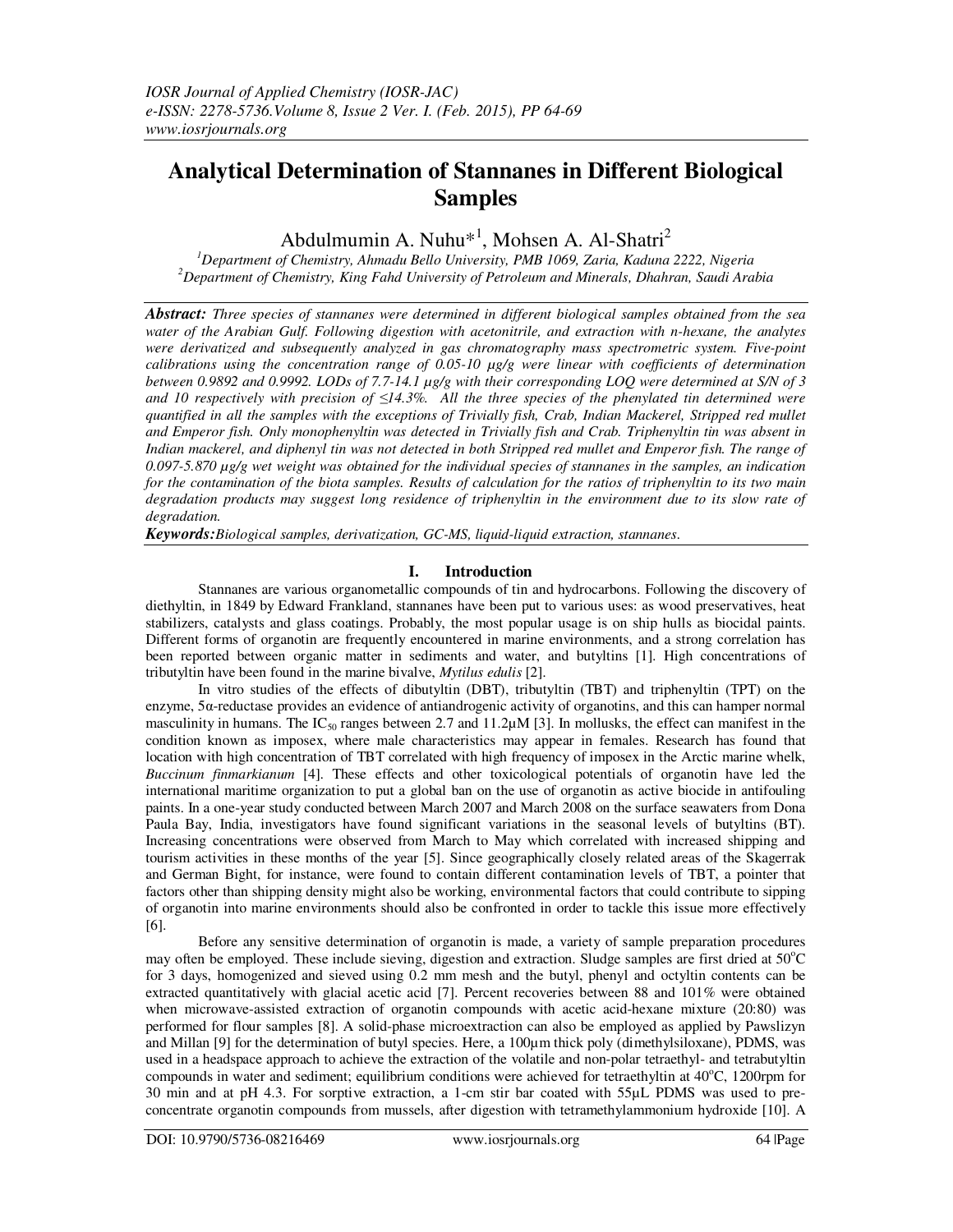method of liquid-phase microextraction, LPME, was later explained for the extraction of tributyltin and triphenyltin in seawater using 2µL drop of trifluorotoluene as the extractant solvent [11]. Interference from sulphur in sulphur-rich sediments can be minimized by pressurized liquid extraction (PLE) [12], while degradation of trialkyl- and triaryltin during sonication is minimized using toluene-acetic acid in 10:4 mixtures [13].

Following these sample prep steps, different methods have been employed for the separation and quantitative determination of species of organotin in various matrices. Using gas chromatography atomic emission spectrometry, GC-AES, a fast and accurate method was developed for the determination of butyltins in several sea foods. The limit of detection was reported as  $3-6ng/g$  [14]. As previous studies have failed to obtain baseline resolution between dibutyltin (DBT) and triphenyltin (TPT), Ace C-18 stationary phase with decreased particle size was used to achieve resolution in mussel and oyster matrices. The concentration of the analytes could be determined down to 40pg/g with HPLC-ICP-MS set up [15].

For the determination of eight organotin compounds in water and sediments, gas chromatography with pulsed flame photometric detector, GC-PFPD, was used. In this method, tripropyltin and diheptyltin were applied as internal standards for volatile and semi volatile compounds respectively [16]. Based on commercially available spike solution containing mixture of mono-, di- and tributyltin, MBT, DBT and TBT, enriched with <sup>119</sup>Sn, isotope dilution method was used in conjunction with gas chromatography electron impact ionization mass spectrometry, GC-EII-MS, for the identification of MBT, DBT and TBT in water. This method limit of detection was calculated as 0.18-0.25ng/L [17]. Good resolution was obtained with methanol: water: acetic acid (80:19:1) mixture as mobile phase for ion-pair reversed phase chromatography with hydride generation quartz furnace atomic absorption spectrometry detection, IP-RPC/HG-QFASS. Ion pairs for the organotin compounds were generated by reaction with decane solfonate [18]. High butyltin concentrations, 0.05-5.48mg Sn/Kg, in Gipuzkoa sediments of North Spain, were found with gas chromatography flame ionization detector (GC-FID) determination, reflecting pollution related to the area's historical industrial as well as fishing activities [19]. In the same vein, GC-FID analysis of butyltins and phenyltins in sediments, plankton and mussels at Port of Osaka, Japan, has revealed higher concentrations of tributyltin (TBT) than triphenyltin (TPT) in all matrices. The levels of TBT were also high in marinas and mooring areas of small and medium-hull vessels [20]. During determination of TBT and TPT in sea brass, *Dicentrachus labrax*, with gas chromatography tandem mass spectrometry, GC-MS-MS, under controlled laboratory conditions, D. labrax accumulated the analytes from first week, with higher concentrations present in liver than in muscles [21]. Organotin determination using GC-MS under retention time locked conditions has availed easy peak location based on mass spectra and retention time of target analytes-concentrations ranging between 15µg/kg and 43mg/kg were recorded at port of Antwerp, Belgium and near ship repair station respectively, in water and sediments samples [22].

In many instances, derivatizations of the analytes have been performed in order to improve recoveries and detectability. Ethylation using sodium tetraethyl borate, STEB, is commonly employed in the gas chromatographic determination of organotin compounds [23, 24]. When liquid chromatography coupled with atmospheric pressure chemical ionization mass spectrometry, LC-APCI-MS, was harnessed for the separation and quantitation of TBT and its hydroxylated intermediate in seawater, tropolone was used as complexing agent and recoveries of 72-96% were obtained [25].

In this study, we aimed to determine the concentrations of triphenyltin, diphenyltin and monophenyltin in 10 different biota matrixes from local environment of the Eastern Province of Saudi Arabia using liquidliquid extraction and GC-MS analysis of derivatized analytes.

## **2.1 Chemicals and Reagents**

## **II. Materials And Methods**

Analyte standards of high purity were used in this study; monophenyltin (MPhT) and diphenyltin (DPhT) were supplied in their chloride forms by Sigma-Aldrich (St. Louis, MO), while triphenyltin (TPhT)was supplied as triphenyltinchloride by Fluka (Buchs, Swizerland). Stock solution of the mixture of these standards was prepared in acetone at a concentration of 1000 mg/ml from which necessary dilutions were made as needed. N-hexane was supplied by J.T. Baker Chemical Co, USA. Acetonitrile was supplied by Romil (Cambridge, UK). Sodium sulfate anhydrous was supplied by Riedel-de-Haen, AG, Switzerland, and dichloromethane (DCM) by Sigma-Aldrich (St. Louis, MO). Nanopure water purification system (Barnstead, Dubuque, IA, USA) was used for preparing the ultrapure water for analysis.

### **2.2 Sample Collection**

Ten different biota samples comprising of Trivially fish (TF), Barracuda fish (BF), Stripped red mullet (SM), Emperor fish (EF), Solea (SL), Indian Mackerel (IM), oyster (OT), crab (CR), squid (SQ) and shrimp (SP)were purchased from local fishermen within the Eastern Province of Saudi Arabia.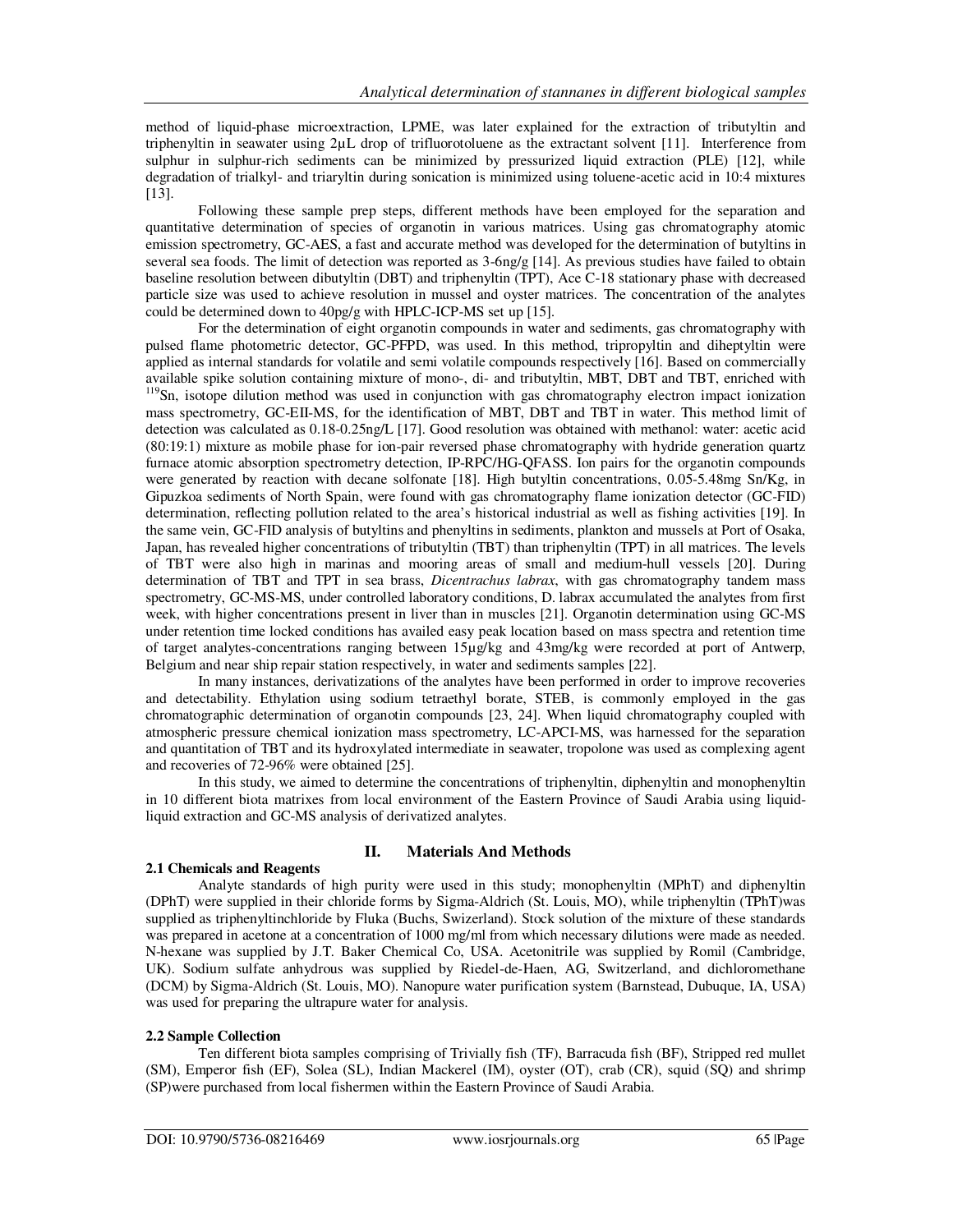#### **2.3 Extraction and Derivatization of Stannanes**

All the glassware for use in this study for the extraction and derivatization of the three phenylated tins were first washed with hot detergent water and then rinsed with ultrapure water. They were then immersed in a pool of 12 M hydrochloric acid and left for 24 hrs. Methanol and ultrapure water were then used in succession to rinse these wares followed by oven drying at  $50^{\circ}$ C. Liquid-liquid extraction was then used for extracting the biota samples after digestion. Before digestion, 5 g wet of each sample was weighted and minced. The minced sample was digested with 20 ml of acetonitrile for 15 min and decanted. Digestion was repeated with 20 ml of the solvent and also decanted. The fractions of the digestate were pooled and n-hexane (30 ml) was used for the liquid-liquid extraction. The hexane layer was removed and the liquid-liquid extraction repeated for one more time. The extracts were transferred to 100 ml beaker and the residual water was removed with 20 g of anhydrous sodium sulphate. 60 ml of the hexane extract was evaporated to 2ml using a rotary evaporator (Buchi Rotavapor R-200 equipped with heating bath B-490). This 2 ml of the organic extracts was concentrated to 1 ml under a gentle stream of nitrogen, and this was derivatized with 500 ul of 2M n-propylmagnesium bromide for 20 min. The derivatized extract was then filtered using a syringe filter and analyzed in GC-MS.

#### **2.4 Determination of Stannanes**

GC-MS 6890N system (Agilent) equipped with autosampler 7683B series and a 6890B injector was employed in the separation and detection of the three species of organotin. The system was operated through a Chemstation with installed wiley7n.l and NIST 98.L libraries. Agilent 19091Z-213 column of 30m x 320 µm (i.d) x 1µm film thickness of HP-1 methyl siloxane stationary phase was used. High purity helium gas that was flowing at a rate of 2.0 ml min<sup>-1</sup> was used as the carrier gas. Injection volume was  $2 \mu L$  in splitless mode. Injection port temperature, MS detector temperature and interface temperature were set at  $250^{\circ}$ C each. Column temperature was initially set at  $40^{\circ}$ C and held for 5 min. This was ramped to  $300^{\circ}$ C at the rate of  $12^{\circ}$ C/min. It was held at this final temperature for 4 min. Total ion current (TIC) in SCAN mode for ions of masses 50-550 was used for acquisition, and selected ion monitoring (SIM) mode was employed for quantitation using m/z of 283, 361 and 351 for MPhT, DPhT and TPhT respectively.

#### **III. Results And Discussion**

Table 1 shows the calibration parameters for the concentration range of 0.05-10  $\mu$ g g<sup>-1</sup>, and analytical figures of merit. Linearity for the determination in biota samples was demonstrated by the coefficients of determination between 0.9892 and 0.9992. Limits of detection (LOD) (7.7-14.1 ng/g) and their corresponding limits of quantitation (LOQ) were estimated at signal-to-noise ratio of 3 and 10 respectively. Precision (repeatability) was determined as percent relative standard deviation (%RSD, n=3) and found to be ≤14.3%.The average percent recovery of 81-90%, obtained by spiking the respective samples at 0.1  $\mu$ g g<sup>-1</sup> concentration, showed that the method did not suffer considerably from matrix effect in the biota matrixes.

Table 2 shows the concentrations of the three different species of stannanes in the biota samples under study. All species of stannanes were detected in the samples with the exceptions of TF, CR, IM, SM and EF. In TF and CR, however, only MPhT was detected and quantified. TPhT was not detected in IM, and DPhT was absent in both SM and EF. In Fig. 1, the mean organotin detected in the different samples ranged between 0.403 and 2.341  $\mu$ g/g wet weights; the highest total stannanes, 7.112  $\mu$ g/g wet weight, was recorded in OT while the lowest value, 0.875 µg/g wet weight, was obtained in TF samples due, partly, to the absence of TPhT and DPhT in this sample. For the individual species, however, OT recorded the highest value of 5.870µg/g wet weight (MPhT) while SM had the lowest value of 0.097µg/g wet weight (TPhT). Previously, de Mora et al. [26] have found 7.6 ngSn  $g^{-1}$  dry weight of DPhT and 8.3 ngSn  $g^{-1}$  dry weight of TPhT in grouper from Khawr, Qatar [26]. In addition to boat traffic, some agricultural and industrial activities can also contribute appreciable amounts of OTs into the marine environment [27].The biota samples used in this study were caught inthe portions of the sea within the Eastern Province of Saudi Arabia which is frequented by small to large size vessels and is home to many commercial as well as industrial/agricultural activities.

In Fig. 2, ratios of TPhT to its degradation products of DPhT and MPhT were calculated. The generally >1 values for TPhT/DPhT may suggest either long residence time where degradation occurs at slow rate or an evidence of new inputs of TPhT from anthropogenic sources. The low values of TPhT/MPhT appear to support the former. Some bacterial and cyanobacterial mats can facilitate biodegradation of organic pollutants [28, 29].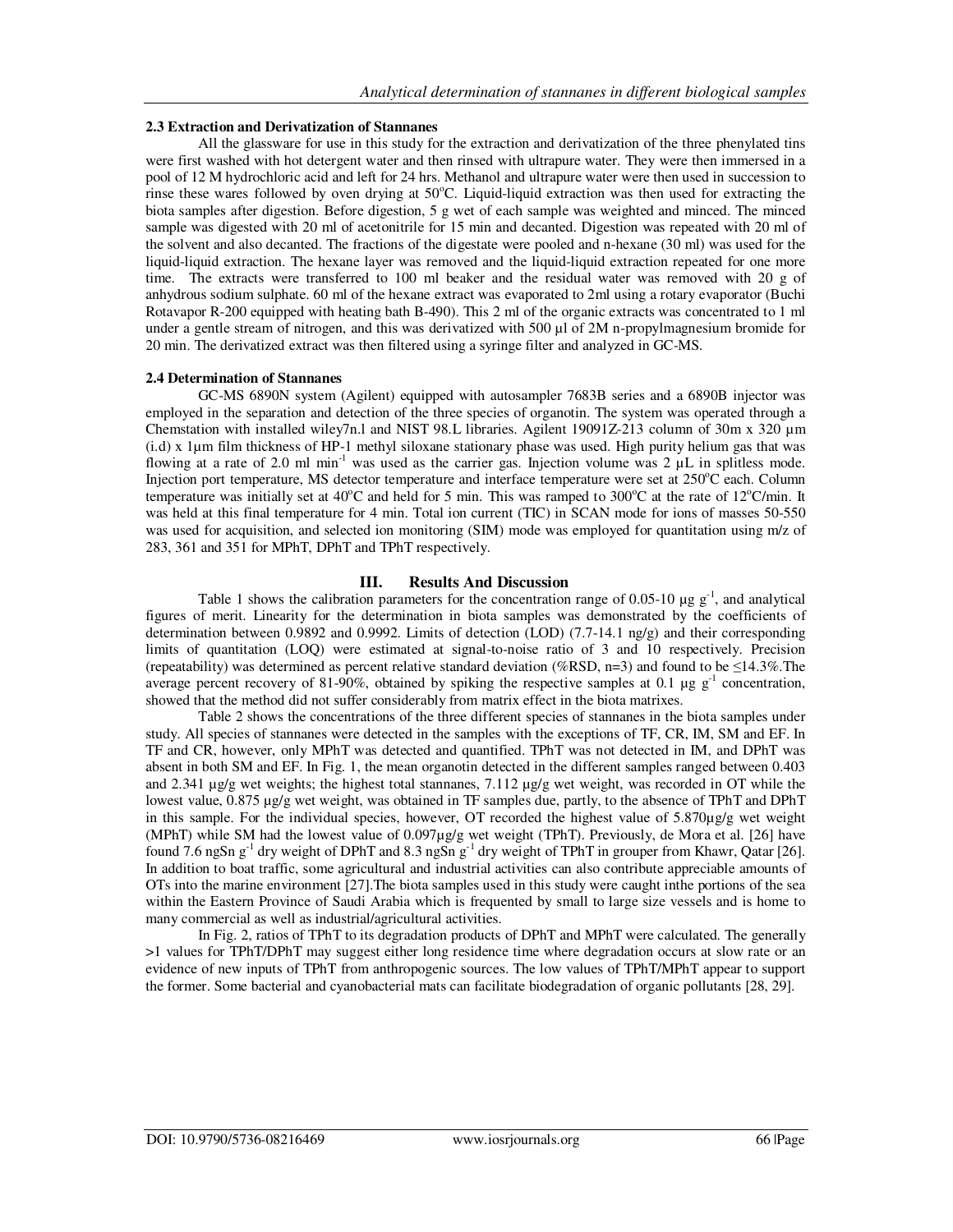

**Fig. 1:** Mean and total concentrations of TPhT, DPhT and MPhT in ten different biota samples: TF-trivially fish, BF-barracuda fish, SM-stripped red mullet, EF-emperor fish, SL-solea, OT-oyster, CR-crab, IM-Indian mackerel, SQ-squid, and SP-shrimp.



**Fig. 2:** Ratio of TPhT to its two main degradation products in each biota sample

| <b>Analytes</b> | <b>Slope</b> (x $10^{-3}$ )<br><b>Mean</b> ±SD | Intercept $(x 10^{-5})$<br><b>Mean</b> ±SD | $\mathbf{R}^2$ * | $\text{LOD}$ (ng g <sup>-1</sup> ) | $LOQ$ (ng g <sup>-1</sup> ) | $\%$ R | $%$ RSD<br>$(n=3)$ |
|-----------------|------------------------------------------------|--------------------------------------------|------------------|------------------------------------|-----------------------------|--------|--------------------|
|                 |                                                |                                            |                  |                                    |                             |        |                    |
| <b>MPhT</b>     | $0.19 \pm 0.01$                                | $0.09 \pm 0.01$                            | 0.9892           | 7.7                                | 23.1                        | 88     | 9.3                |
| <b>DPhT</b>     | $0.53 \pm 0.6$                                 | $.02 \pm 0.17$                             | 0.9992           | 9.0                                | 27.0                        | 90     | 11.0               |
|                 |                                                |                                            |                  |                                    |                             |        |                    |
| <b>TPhT</b>     | $.6{\pm}0.5$                                   | $0.36 \pm 0.03$                            | 0.9986           | 14.1                               | 42.3                        | 81     | 14.3               |

| Table 1: Calibration parameters and analytical figures of merit |  |  |  |
|-----------------------------------------------------------------|--|--|--|
|-----------------------------------------------------------------|--|--|--|

\*For concentration range of 0.05-10  $\mu$ g/g

%R: Average percent recovery for 0.1 µg/g spiked biota samples

**Table 2: Concentration of phenylated tin species in ten different biota samples** 

| <b>Biota Species</b>   | Concentration $(\mu g/g)$ , Mean $\pm SD$ |                   |                   |  |  |
|------------------------|-------------------------------------------|-------------------|-------------------|--|--|
|                        | <b>TPhT</b>                               | <b>DPhT</b>       | <b>MPhT</b>       |  |  |
| Trivially Fish         | ND.                                       | ND.               | $0.875 \pm 0.081$ |  |  |
| Barracuda Fish         | $0.243 \pm 0.035$                         | $0.419 \pm 0.046$ | $3.472 \pm 0.323$ |  |  |
| Stripped Red Mullet    | $0.097 + 0.014$                           | ND.               | $0.928 \pm 0.086$ |  |  |
| Emperor Fish           | $0.150 \pm 0.021$                         | ND.               | $0.887 + 0.082$   |  |  |
| Solea                  | $0.267 + 0.038$                           | $0.261 \pm 0.029$ | $0.680\pm0.063$   |  |  |
| Oyster                 | $0.815 \pm 0.117$                         | $0.427 \pm 0.047$ | $5.870 \pm 0.546$ |  |  |
| Crab                   | ND.                                       | ND.               | $1.420 \pm 0.132$ |  |  |
| <b>Indian Mackerel</b> | ND.                                       | $0.297 \pm 0.028$ | $1.307 \pm 0.122$ |  |  |
| Squid                  | $0.735 \pm 0.105$                         | $0.439 \pm 0.048$ | $3.234 \pm 0.300$ |  |  |
| Shrimp                 | $0.221 \pm 0.032$                         | $0.140 \pm 0.015$ | $4.054 \pm 0.377$ |  |  |

ND: Not detected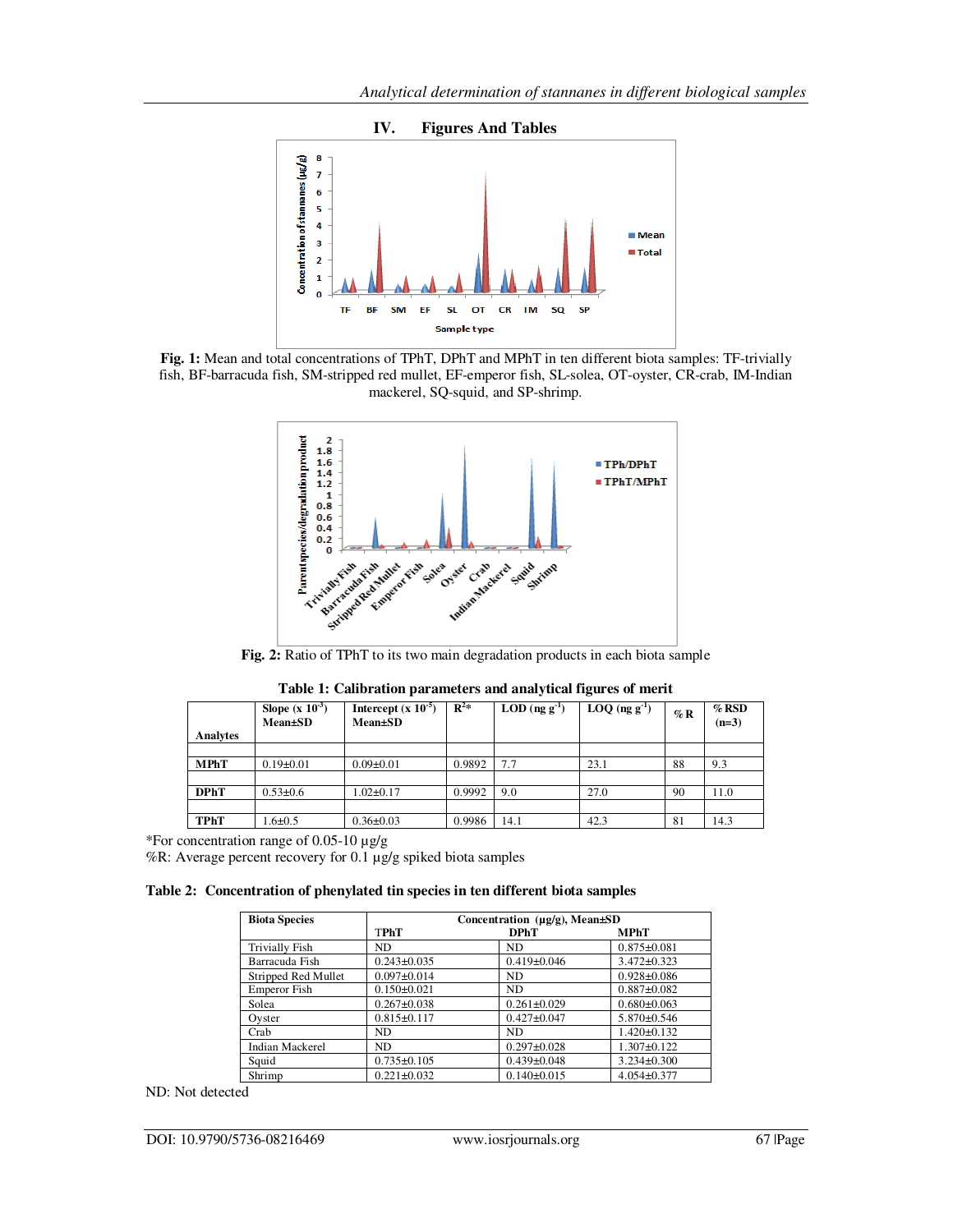### **V. Conclusion**

Three species of stannanes were determined in different biological samples. Digestion, extraction and derivatization were employed to prepare the polar analytes for GC-MS analysis. All the three species of the phenylated tin determined were quantified in all the samples with the exceptions of TF, CR, IM, SM and EF. Only MPhT was detected in TF and CR. TPhT was visibly absent in IM, and DPhT was not detected in both SM and EF. The range of0.097-5.870µg/g wet weight was obtained for the individual species of organotin in the samples, an indication of the contamination of the biota samples. The ratios of TPhT to its two main degradation products may suggest long residence of the TPhT in the environment due to slow rate of degradation.

#### **Acknowledgment**

Mr. Mohsen thanks the King Fahd University of Petroleum and Minerals for offering him a scholarship for his M.S. studies.

#### **References**

- [1]. Pinochet H, Tessini C, Bravo M, Qiuroz W, De Gregori I (2009) Butyltin compounds and their relation with organic matter in marine sediments from San Vicente Bay-Chile. Environ. Monit. Assess. 155:341-355
- [2]. Strand J, Asmund G (2003) Tributyltin accumulation and effects in marine mollusks from West Greenland. Environ. Poll. 123:31- 37
- [3]. Lo S, King I, Allera A, Klingmuller D (2007) Effects of various pesticides on human 5α-reductase activity in prostate and LNCaP cells. Toxicology in Vitro 502-508
- [4]. Strand J, Glahder MC, Asmund G (2006) Imposex occurrence in marine whelks at a military facility in the high Arctic. Environ. Poll. 142:98-102
- [5]. Meena MR, Garg A, Jadhav S (2009) Seasonal variation in organotins in the waters of the Dona Paula Bay, West Coast of India. Bull. Environ. Contam. Toxicol. 82(5): 586-589
- [6]. Ten Hallers-Tjabbes CC, Wegener JW, van Hattum B, Kemp JF, Ten Hallers E, Reitsema TJ, Boon JP (2003) Imposex and organotin concentrations in Buccinumundatum and Neptunea antique form North Sea: Relationship to shipping density and hydrographical conditions. Marine Environ. Res. 55: 203-233
- [7]. Zuliani T, Lespes G, Milacic R, Scancar J (2010) Development of the extraction method for the simultaneous determination of butyl-, phenyl- and octyltin compounds in sewage sludge. Talanta 80:1945-1951
- [8]. Wang X, Ding L, Zhang H, Cheng J, Yu A, Zhang H, Liu L, Liu Z, Li Y (2006) Development of an analytical method for organotin compounds in fortified flour samples using microwave-assisted extraction and normal-phase HPLC with UV detection. J. Chromatogr. B 843: 268-274
- [9]. Millan E, Pawliszyn J (2000) Determination of butyltin species in water and sediment by solid phase microextraction-gas chromatography-flame ionization detection. J. Chromatogr. A 873: 63-71
- [10]. Vercauteren J, Peres C, Devos C, Sandra P, VanhaeckeF,Moens L (2001) Stir Bar Sorptive Extraction for the determination of ppqlevel traces of organotin compounds in environmental samples with thermal desorption capillary gas chromatograpy-ICP mass spectrometry. Anal. Chem. 73: 1509-1514
- [11]. Shioji H, Tsunoi S, Harino H, Tanaka M (2004) Liquid-phase microextraction of tributyltin and triphenyltin coupled with gas chromatography-tandem mass spectrometry-comparison between 4-flourophenyl and ethyl derivatization. J. Chromatogr. A 1048: 81-88
- [12]. Wasik A, Radke B, Bolalek J, Namiesnik J (2007) Optimization of pressurized liquid extraction for elimination of sulphur interferences during determination of organotin compounds in sulphur-rich sediments by gas chromatography with flame photometric detection. Chemosphere 68: 1-9
- [13]. Abalos M, Bayona JM, Quevauviller P (1998) Comprehensive evaluation of the extraction variables affecting the determination and stability of native butyl- and phenyltin compounds from sediment. Appl. Organometal. Chem. 12: 541-549
- [14]. Zabaljauregui M, Delgado A, Usobiaga A, Zuloaga O, de Diego A, Madariaga JM (2007) Fast method for routine simultaneous analysis of Methylmercury and butyltins in seafood. J. Chromatogr. A 1148: 78-85
- [15]. Wahlen R, Catterick T (2003) Comparison of different liquid chromatography conditions for the separation and analysis of organotin compounds in mussel and oyster tissue by liquid chromatography-inductively coupled plasma mass spectrometry. J. Chromatogr. B 783:221-229
- [16]. Bravo M, LespesG, De Gregori I, Pinochet H, Gautier MP (2005) Determination of organotin compounds by headspace solid-phase microextraction-gas chromatography-pulsed flame-photometric detection (HS-SPME-GC-PFPD). Anal. Bioanal. Chem. 383: 1082- 1089
- [17]. Centineo G, Rodriguez-Gonzalez P, Gonzalez EB, Alonso JIG, Sanz-Medel A, Cardona NF, Mares JLA, Nebot SB (2006) Isotope dilution GC-MS routine method for the determination of butyltin compounds in water. Anal. Bioanal. Chem. 384:908-914
- [18]. Panggabean AS, Amran MB, Achmad S (2009) Speciation of organotin compounds with ion-pair-reversed phase chromatography technique. Eurasian J. Anal. Chem. 4(2): 215-225
- [19]. Arambarri I, Garcia R, Millan E (2003) Assessment of tin and butyltin species in estuarine superficial sediments from Gibuzkoa Spain. Chemosphere 51: 643-649
- [20]. Harino H, Fukushima M, Yamamoto Y, Kawai S, Miyazaki N (1998) Organotin compounds in water, sediment and biological samples from the port of Osaka, Japan. Arch. Environ. Contam. Toxicol. 35: 558-564
- [21]. Hajjaj el Hassani L, Frenich AG, Vidal JLM, Muros MJS, Benajiba MH (2005) Study of the accumulation of tributyltin and triphenyltin compounds and their main metabolites in the sea brass, Dicentrachus labrax, under laboratory conditions. Sci. Total Environ. 348:191-198
- [22]. Devos C, Vliegen M, Willaert B, David F, Moens L, Sandra P (2005) Automated headspace-solid-phase microextraction-retention time locked-isotope dilution gas chromatography-mass spectrometry for the analyis of organotin compounds in water and sediment samples. J. Chromatogr. A 1079: 408-414
- [23]. Evans O, Kauffman P, Vonderheide AP, Wymer LJ, Morgan JN (2009) The determination of pesticidal and non-pesticidal organotin compounds in water matrices by in situ ethylation and gas chromatography with pulsed flame photometric detection. Microhem. J. 92: 155-164